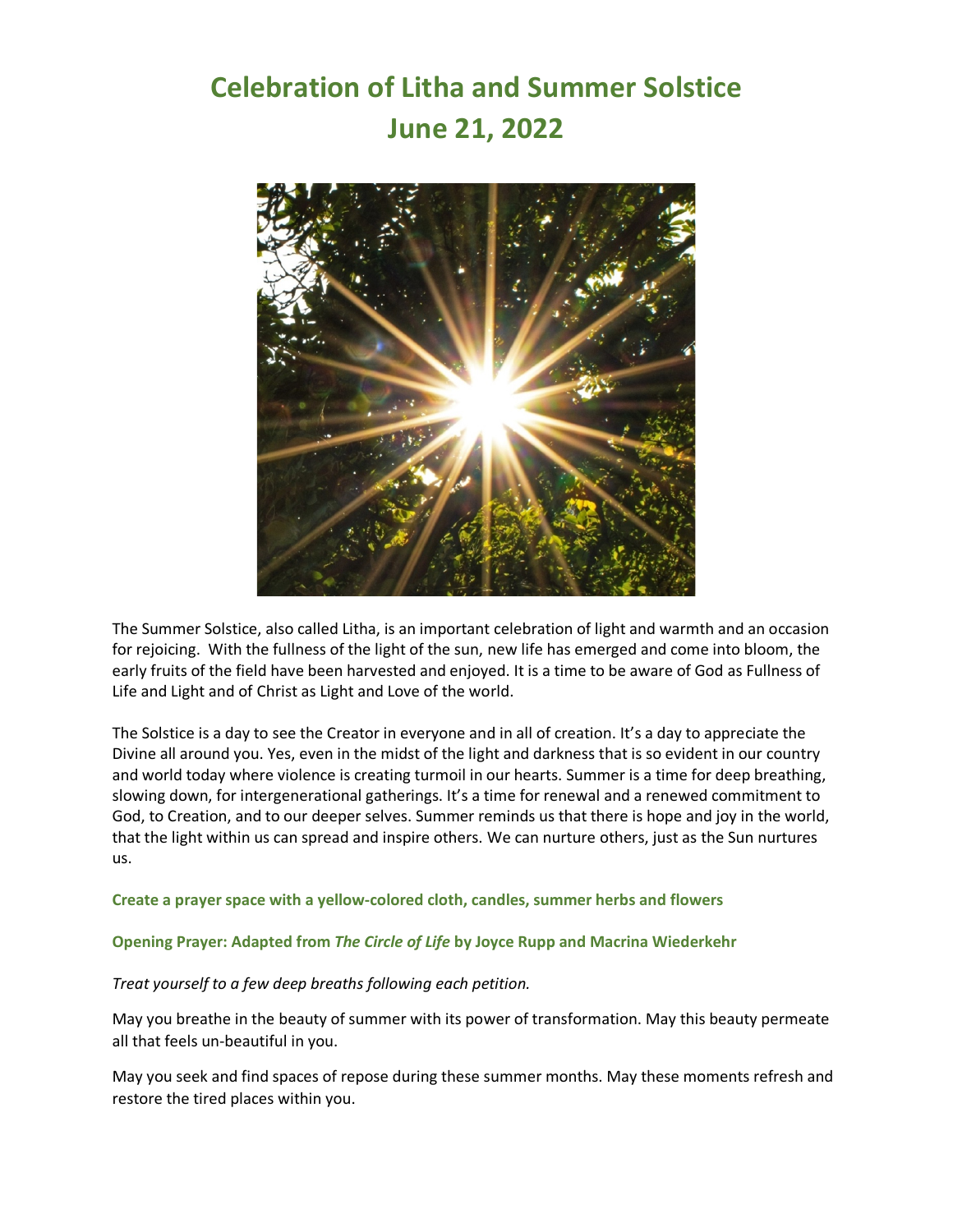May you be open to times of celebration and recreation that are so much a part of summer. May you find happiness in these times of play and leisure.

May your eyes see the wonders of summer's colors. May these colors delight you and entice you into contemplation and joy.

May you feel the energy of summer rains penetrating thirsty gardens, dry gardens, lawns, and farmlands. May these rains remind you that your inner thirst needs quenching and may your inner self be refreshed, restored, and renewed.

May you savor the fresh produce that comes to your table and enjoy the fruits of summer's bounty, and may you enjoy unexpected beauty as you travel the roads on summer vacation.

## **Scripture: Genesis 1, from** *Celtic Treasure* **by John Philip Newell**

"On the fourth day God said, 'Let there be lights in the heavens.' So, the wind carried fire on its wings and scattered light through the skies. There was a great light to rule the day and a gentler light to rule the night. And there were glittering galaxies beyond number. The sun, the moon and the stars moved in harmony. They guided the seasons. They marked the days and the years. They shone on earth as signs of heaven. God saw that it was good. And there was evening and morning, creation's fourth day."

## **Reflection**

Creation offers excellent material for prayer. Go outside, listen to the birdsong, have a good look around. What catches your eyes, moves your heart? What speaks to you of beauty? What kind of growth is taking place in your heart? Listen for your gentle inner voice, are you sensing fullness or barren land in need of watering?

## **Song**

*Litha (Summer Solstice Song)* from Lisa Thiel's Album, *Circle of The Seasons* <https://www.youtube.com/watch?v=yGlNtJgyA4k>

I am the fire that burns within your soul I am the Holy light that fills and makes you whole I am the Flame within, that never dies I am the sun that will ever arise

Power of the Sun, we honor you this night We leap across the fire to keep our spirits bright Power of the Sun, fire in the night We leave behind, that which blinds, to restore our sight

I am the fire that clears away the old I am the holy light that guides you to your soul I am the Flame of Love for which you year I am the sun that will always return

Power of the Sun, we honor you this night We leap across the fire to keep our spirits bright Power of the Sun, fire in the night We leave behind, that which blinds, to restore our sight